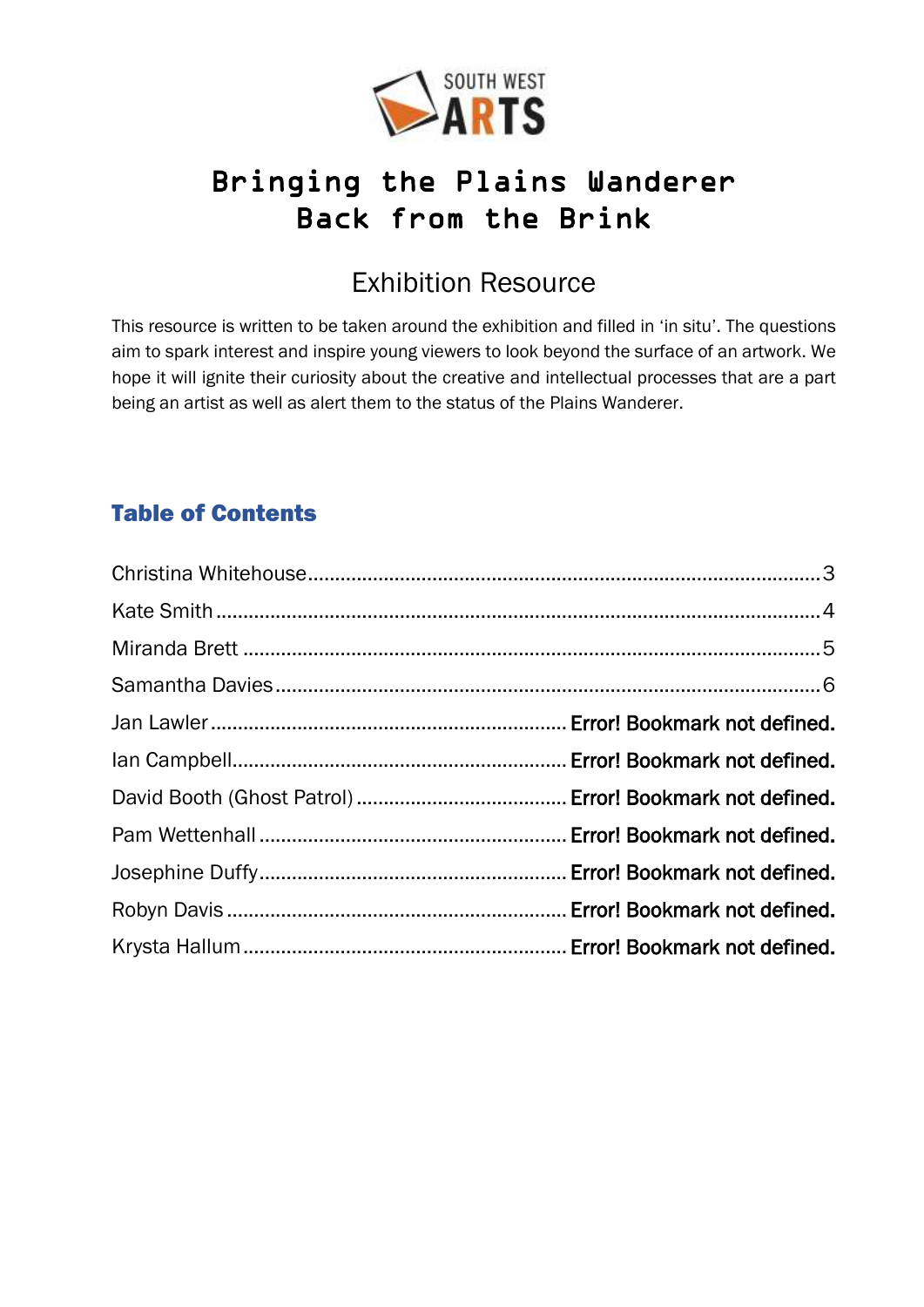

lains Wanderers are small, ground-dwelling birds found in sparse native grasslands of the Murray & Riverina. They have a yellow bill and legs, and feathers that are fawn in colour with black rosettes. The sexes differ in appearance, with the female being slightly larger, and she has a black and white collar above a red breast patch. P

Plains Wanderers prefer sparse native grasslands, which typically occur on hard red soils. An open grassland structure with around 60% bare ground allows birds to easily move about, and seeds and insects to eat, and to detect and slip away from predators like foxes. Plains Wanderers will disappear from the habitat that becomes too sparse or too dense.

The vast majority (>99%) of records of Plains Wanderers in NSW over the past 30 years come from an area of the western Riverina bounded by Hay and Narrandera on the Murrumbidgee River in the north, the Cobb Highway in the west, the Billabong Creek in the south, and Urana in the east. Even within its western Riverina stronghold, the Plains Wanderer has a very patchy distribution.

The Murray/Riverina region is considered a hot spot for the species and critical to its survival. Long term monitoring of the Plains wanderer population in this area has shown they have declined by 93% since 2001.

The last couple of decades in the NSW Riverina have been tough for Plains Wanderers. There have been long dry periods and some very wet years. This has meant that large areas of habitat have often been too sparse or too thick to support birds, which has caused a steep decline in numbers. There is estimated to be only 300 birds remaining in the Riverina and less than 1,000 in Australia.





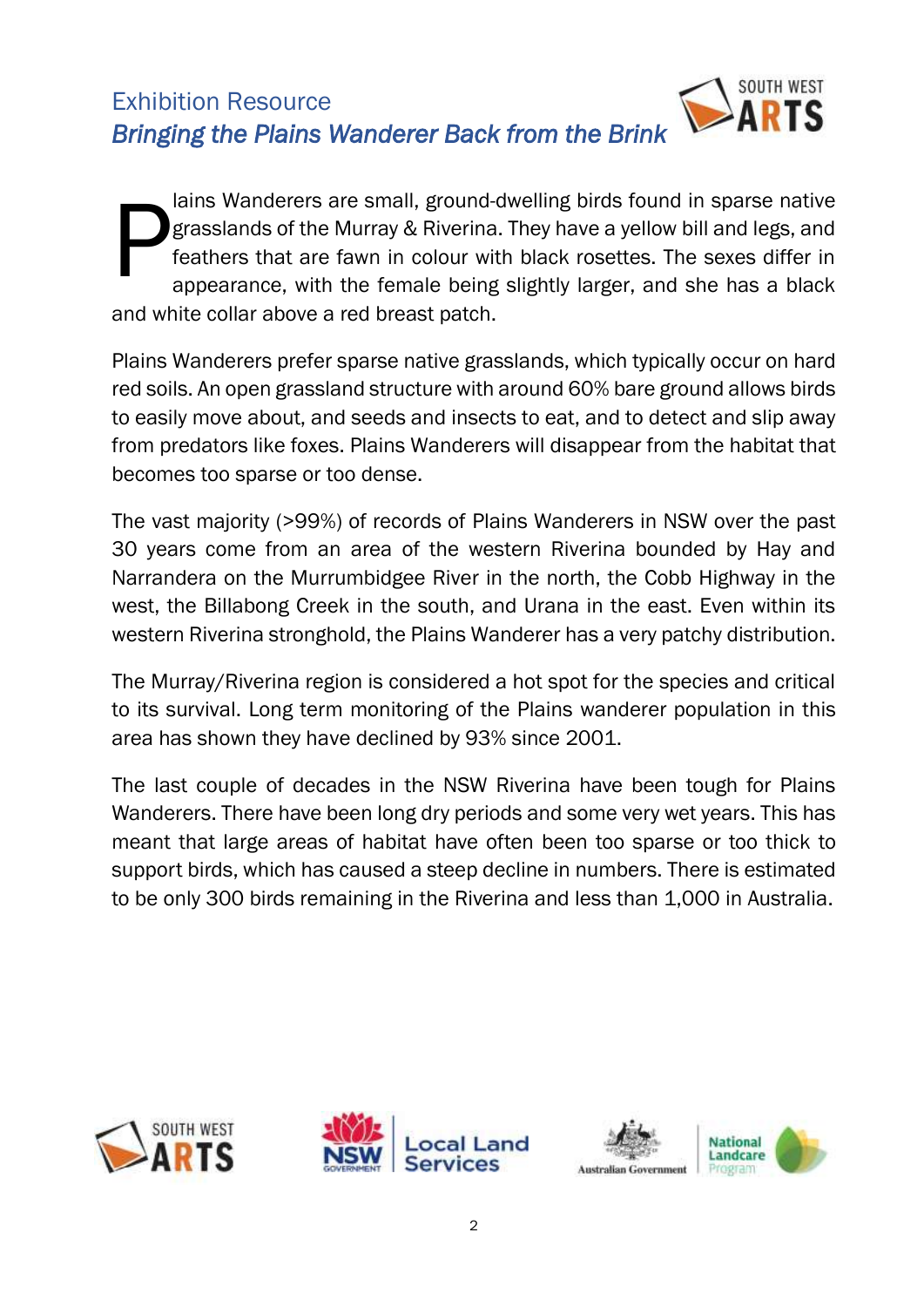

## PLAINS WANDERER FAMILY

# <span id="page-2-0"></span>Christina Whitehouse

#### *Artist's Statement*

*The painting I have done is of a male and female and their chicks under a night sky with the Southern Cross above.* 

*The Plains-Wanderer is one of Australia's most iconic birds. It is quite a mystery bird and its habitat is also special: natural low scrubby saltbush and other herbage with a few larger bushes for security from predators. The birds can live in areas where there are sheep which graze and keep the saltbush low.* 



*They blend in beautifully with their habitat as you will see from the night photograph I took of the female's head.*  Like the emu, it is the male who sits on the nest and raises the chicks until they are two months old when they *become more adventurous and start their own lives.*

Lots of chicks can be found in the paintings in the exhibition. Why do you think chicks are so important? ......................................................................................

..................................................................................................................................

Why are the birds shown at nighttime? ................................................................

How many chicks can you count in this painting and in the whole exhibition? Colour in the chick with its dad below and then draw and colour some more.

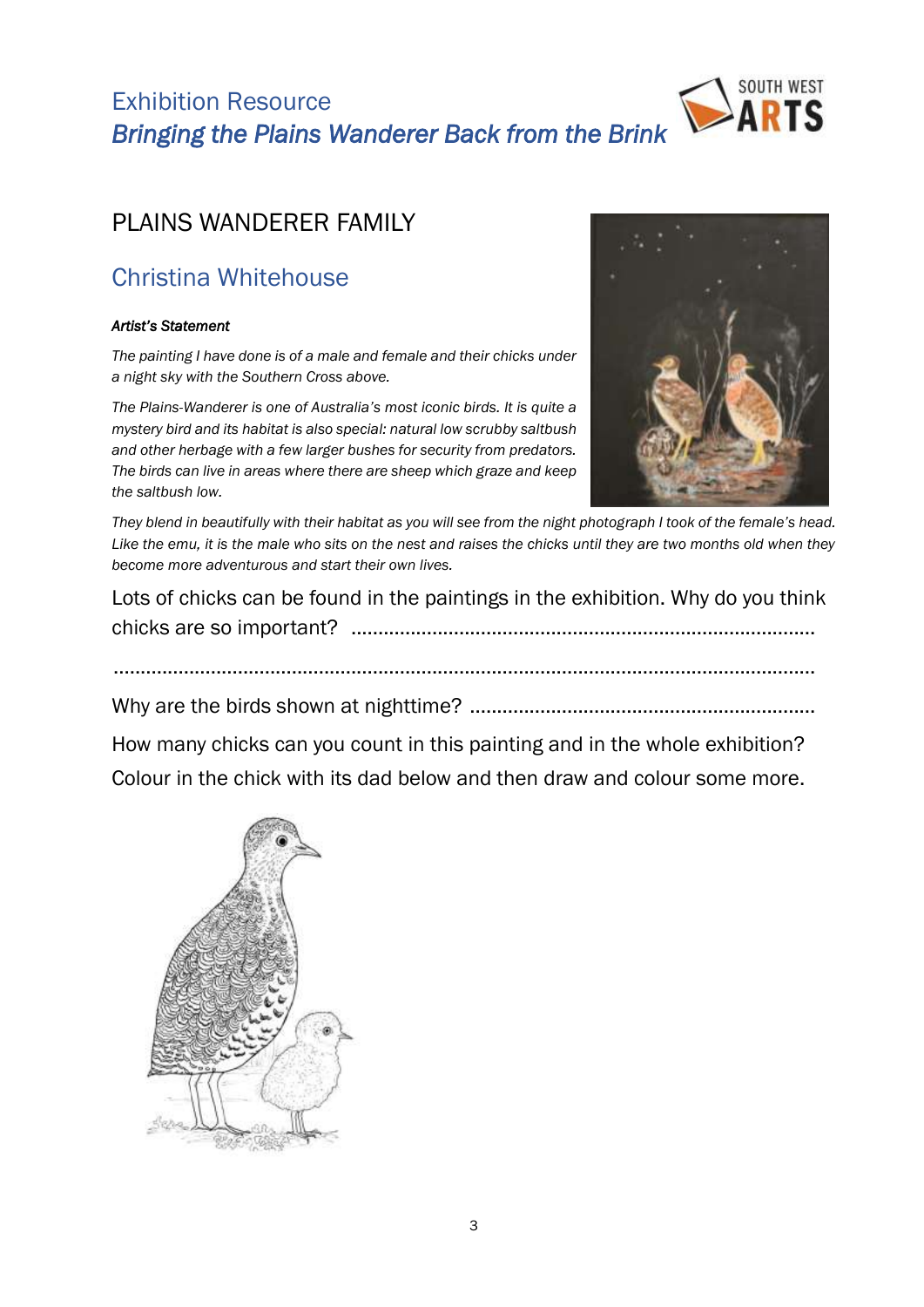

### THE HOLLOW

## <span id="page-3-0"></span>Kate Smith

#### *Artist's Statement*

*I currently reside in an area that is the perfect habitat for the Plains Wanderer, however it occurred to me after reading about the Plains Wanderer that I would have no idea how to identify a nest if I came across one.* 



*Further research helped me identify what their nests and eggs look like. My concept was to use the imagery I researched to recreate a* 

*nest using punch needle and various natural and woven fibres, using punch needle.*

Can you see the different grasses the creator of this work has embroidered in this artwork? What is a 'hollow'. Why would the artist call her work by this title?

......................................................................................................................................................

......................................................................................................................................................

A punch needle was used to create this work. Look up 'punch needle' on the internet and write some interesting facts about it below.

......................................................................................................................................................

......................................................................................................................................................

Can you see why the artist has framed the work in a round, wooden frame?

.......................................................................................................................................................

List the different fibres and threads the artist has used (look at the written panel beside the work).

......................................................................................................................................................

......................................................................................................................................................

This work is classed as a piece of fibre art. Why do you think it is 'art'? What makes it special?

...................................................................................................................................................... ......................................................................................................................................................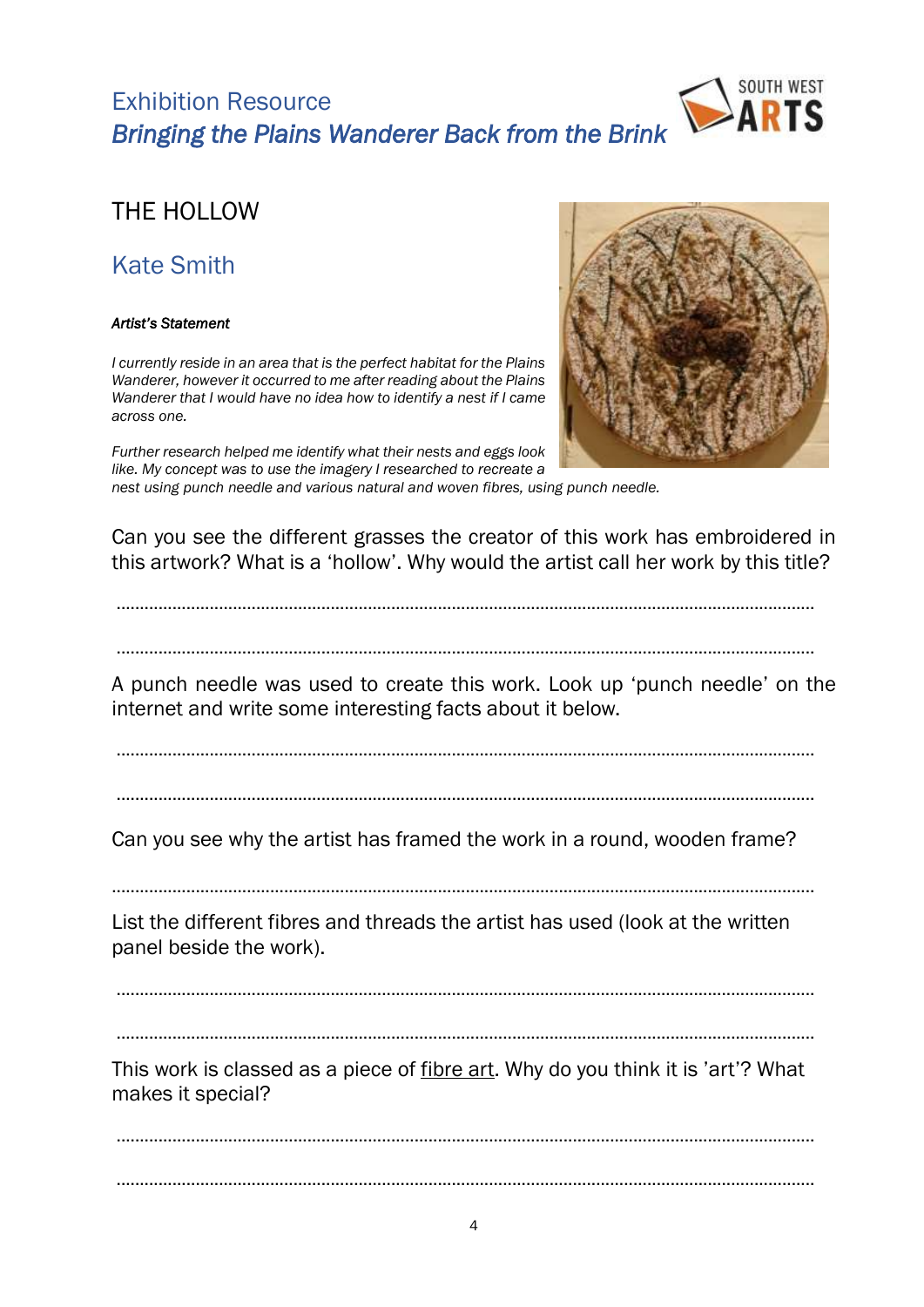



Hidden in Plain Sight *(Pedionomus torquatus)*

# Miranda Brett

#### *Artist's Statement*

<span id="page-4-0"></span>*A graphic exploration of the distinctive patterns of the female Plains Wanderer's plumage ….. within a diminishing form*

This piece of fibre art is an unusual shape for an artwork. Why do you think the artist has chosen a triangle? How does this relate to the Plains Wanderer?

...................................................................................................................................................... ...................................................................................................................................................... How many different coloured threads can you count? .............................................. Are some of them layered more thickly in areas than in others? .......................... How has the artist created highlights in her work? .................................................... .......................................................................................................................................................

Can you see that the patterns in the embroidery are similar to the feathers of the Plains Wanderer bird but they could also be the landscape where the bird lives? Draw a triangle-shaped artwork yourself using the space below. Like this work, fill it in with similar patterns. Picture somewhere out in the country near where you live now.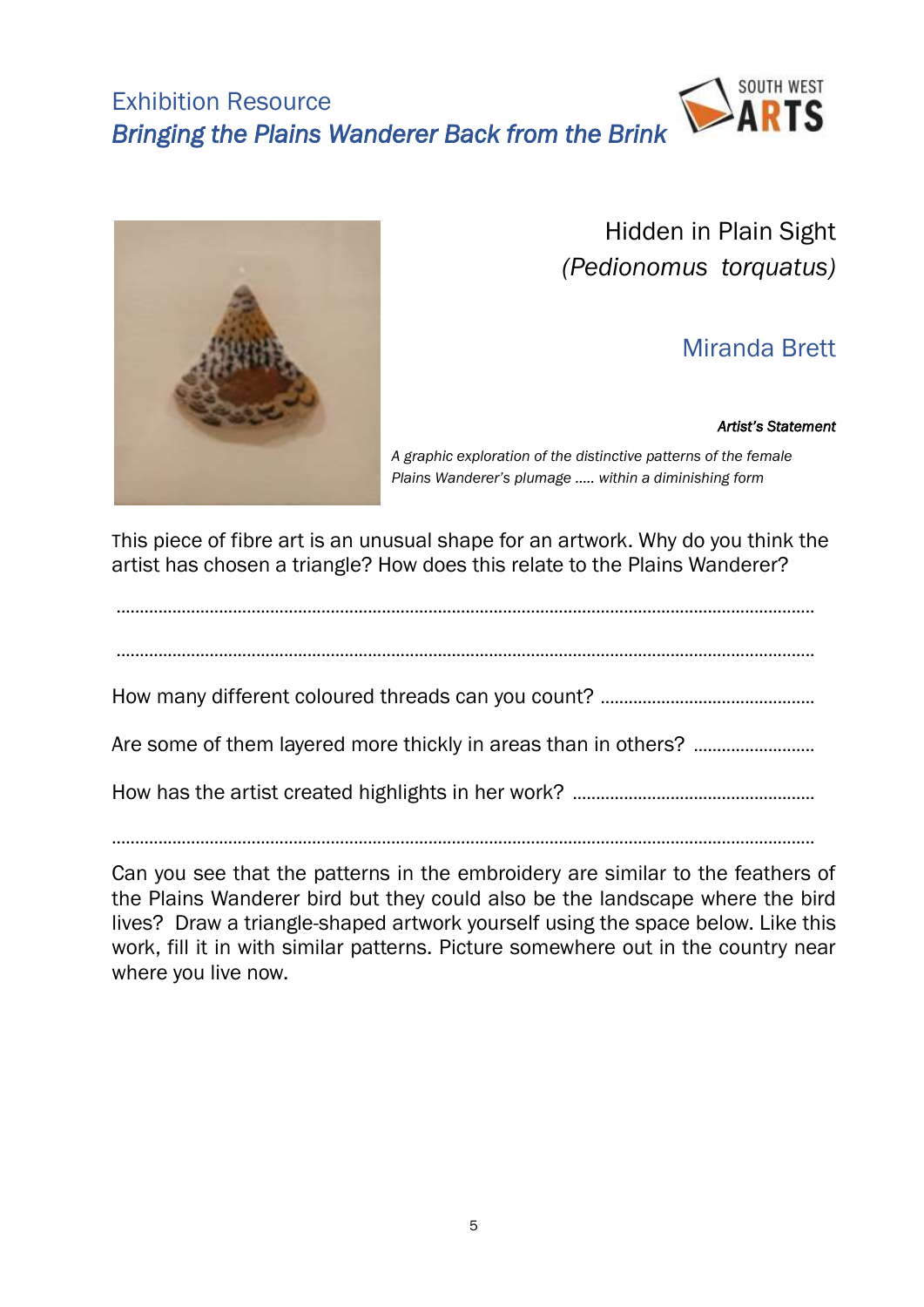



### Samantha Davies

#### *Artist's Statement*

*'Now you see me?''…*



<span id="page-5-0"></span>*The most recognisable and beautiful of the two sexes, the female Plainswanderer is presented here walking carefully across a moonlit field of grasses and yellow-buttons, with lichen softly covering the clay pan Hay plains. In creating this work, I wished to provide the viewer with a detailed image of the female and an insight into its environment and behaviours. The title I have chosen asks the viewer to think about the what future this critically* 

*endangered bird may have and invites the viewer to think about actions they may take to ensure that the answer to the question is not '…Now you don't'.* 

Looking at this painting, there is a lot of bright yellow colour. The flowers around the bottom edge are called 'Pale Beauty Heads' *(Calocephalus sonderi)* and are found in western NSW.

Another common yellow flowering plant found in the bird's habitat is Yellow Buttons (*Chrysocephalum apiculatum).* It has another name – can you find out what it is?

Why do you think the Plains Wanderer has such bright yellow body parts?

..........................................................................................................................

..........................................................................................................................







*Yellow Buttons*

Why do you think the female has a red-brown breast plate? (Hint look at the bird's habitat for clues)

...........................................................................................................................................................

...........................................................................................................................................................

The brightest parts of the bird are its b  $\_\_\_\_\_\_\_$ , its  $\_\_\_\_\_$ t and its

 $e$   $_e$   $_e$   $_e$   $_e$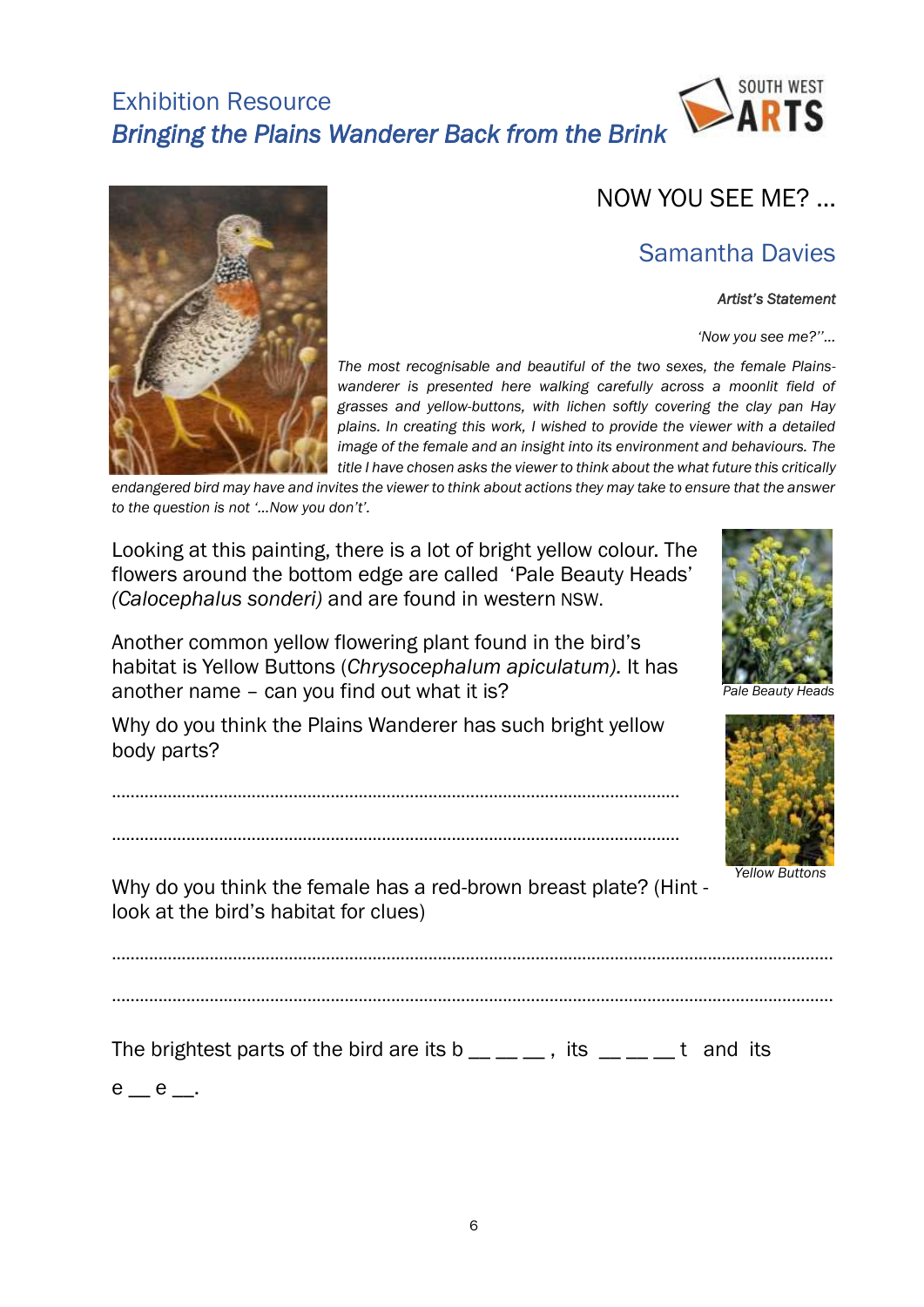



### THE PI AINS WANDERER

### Jan Lawler

#### *Artist's Statement*

*What better inspiration for a painting than that of the Plains Wanderer, a critically endangered bird, the majority of whose remaining habitat is located on my very doorstep. I see a challenging opportunity to draw attention to this small, vulnerable and near flightless bird and its diminishing native grassland environment.*

*As a visual artist I portray the uniqueness of this species through a collage of images depicting the nest, eggs, chicks, male and female adults and the environment in which they live. Because of their excellent camouflage it is a challenge to deliver a visual impact whilst retaining this element of survival and at the same time drawing attention to the decline of this small, secretive and elusive bird.*

*My creative experience and life in south-western NSW over the past 50 years has filled me with an abiding interest and love of the plains, its colours, its people and most importantly the fauna and flora of the region.*

Look at the painting up close (but don't touch it – you have natural oils on your fingers that may alter the surface). The artist has spread thick layers of paint. Does that effect the scene looking at from further away? What affect does that have on you, the viewer of this specific artwork?

.................................................................................................................................

.................................................................................................................................

What other differences can you find between how this painter had applied the paint in her work, and how another painter in the exhibition has applied the paint? Look for 'textures' – i.e. smooth or rough surfaces, thicker or thinner paint, a long brush stroke or a more punching stroke. Think about what effect they make to the scene; and how that might affect what you think about it.

................................................................................................................................. .................................................................................................................................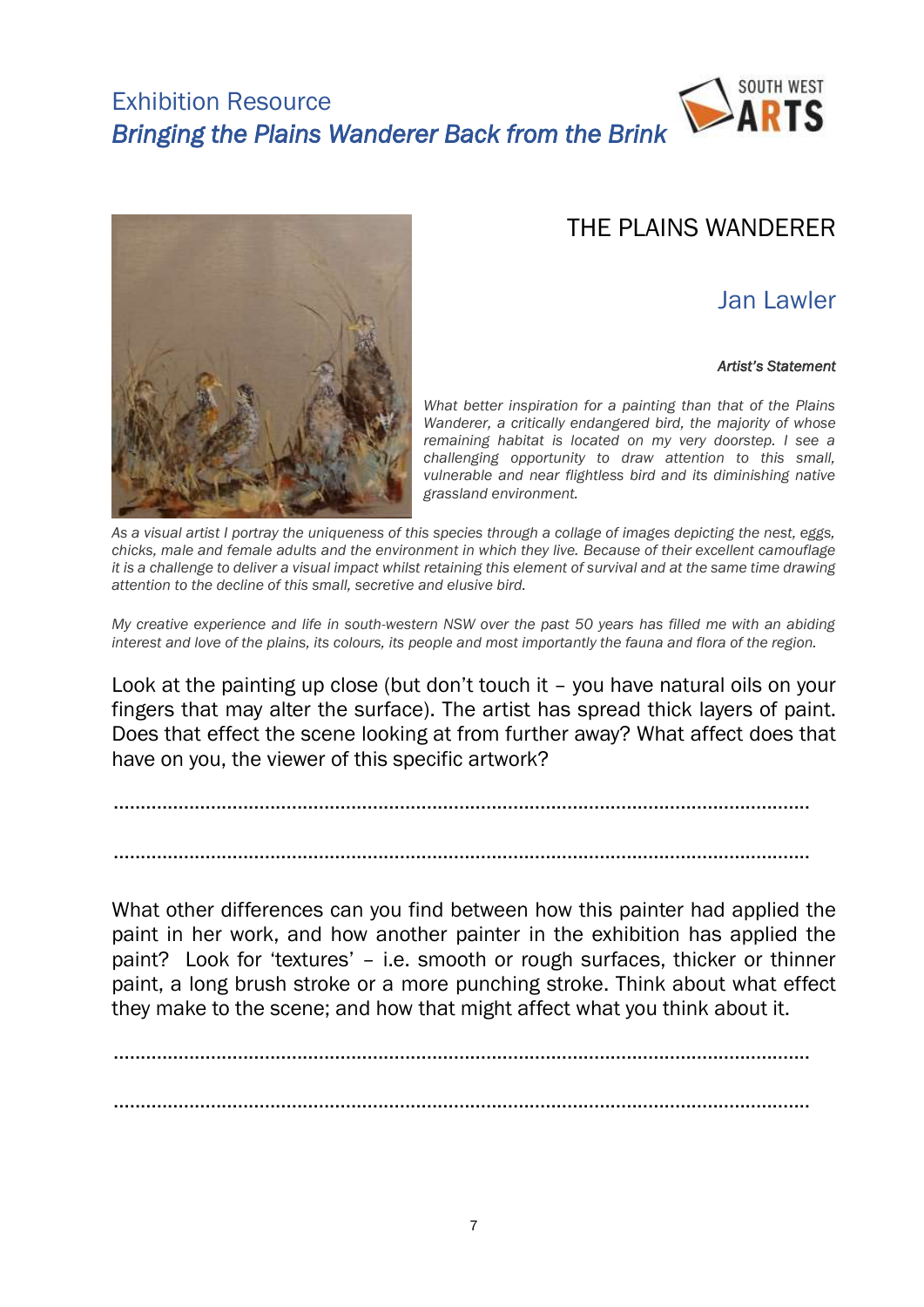



### WHAT'S MY FUTURE?

Ian Campbell

#### *Artist's Statement*

*Plains Wanderers are very special because they are the only member of their family in Australia making them one of the most genetically distinct bird in the world.* 



*Deniliquin could be considered the centre of their now-reduced range with a scattered population on farms with native grassland in Northern Victoria and more extensive habitat on the plains north of Deniliquin.* 

*Introducing irrigation channels and more specifically rice crops onto these plains increases the presence of feral cats and foxes which are attracted by the abundance of frogs and mice. The predators then become established in the Plains Wanderer preferred habitat.* 

Look at the 'composition' of this piece – at the way the artist has arranged the different elements on the canvas.

Name the main elements that you see ................................................................

Where are your eyes drawn to look first? .............................................................

Why do you think this happens? ..........................................................................

.................................................................................................................................

Which animal in the painting is the biggest - the cat or the fox? .......................

Can you imagine why the painter might have put the bird in between them? ..

.................................................................................................................................

Why do you think there is the green patch at the top of the painting? .............

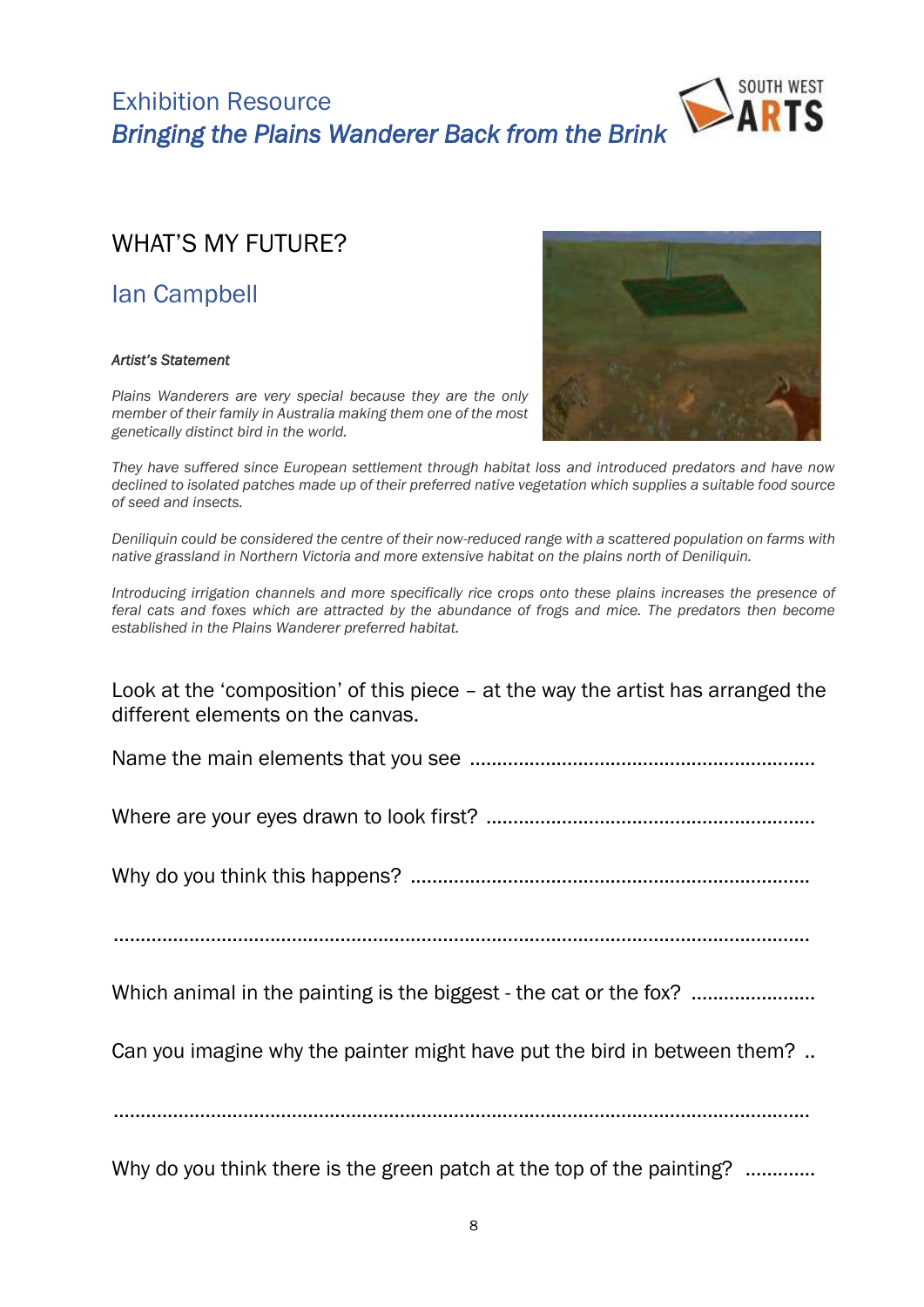................................................................................................................................. Some references to look up online about this artist [https://bluethumb.com.au/blog/news-and-media/ghost-patrolled-an-interview-with-one-of-the-most](https://bluethumb.com.au/blog/news-and-media/ghost-patrolled-an-interview-with-one-of-the-most-renowned-street-artists-in-australia/)[renowned-street-artists-in-australia/](https://bluethumb.com.au/blog/news-and-media/ghost-patrolled-an-interview-with-one-of-the-most-renowned-street-artists-in-australia/)

Have you seen graffiti before? How would you describe it? ..............................

Does it relate to what you see in David Booth's painting? ................................

<https://theupsider.com.au/laneway-tate-modern-ghostpatrol-rise-fame/1863>



Exhibition Resource *Bringing the Plains Wanderer Back from the Brink* 

.................................................................................................................................

**SOUTH WEST**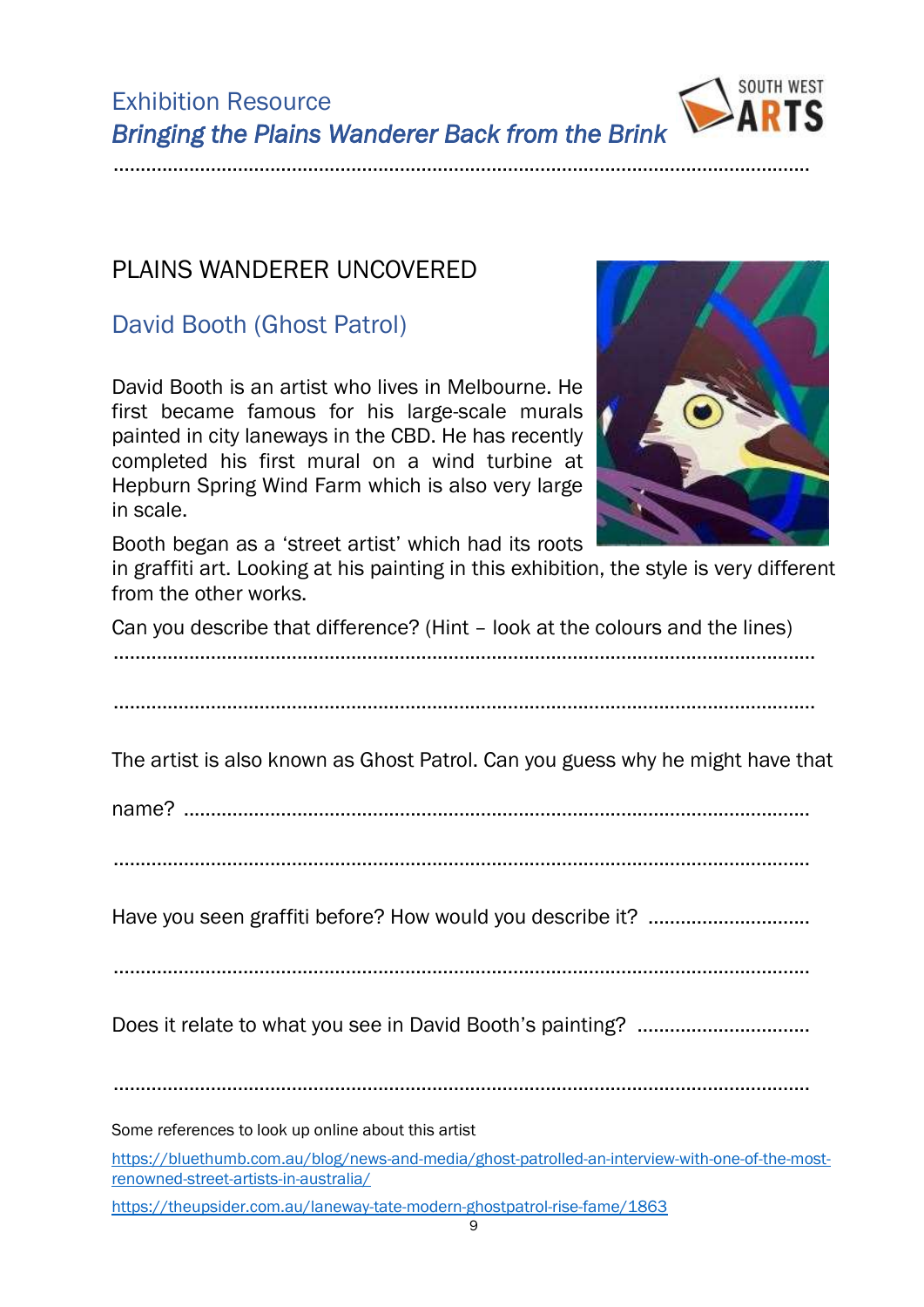



# ENDANGERED 1 ENDANGERED 2

### Pam Wettenhall

#### *Artist's Statement*

*The Plains Wanderer is one of many species under threat and if the arts can assist with recognition, education, solutions and promotion of our troubled landscape we are supporting in a small way.* 

*Being such a small bird and now only surviving in a restricted region, this awareness programme is important so future generations can recognise the bird and its habitat for its survival. This will only happen if the Riverina landholders and the local communities are environmentally educated and involved in its survival programmes, feral pests eradicated and breeding programmes embraced/adopted and the designated stock routes strictly managed.*





*Hopefully, this is the beginning of many awareness* 

*programmes that involves the arts. The more organisations involved the greater the chance of educating and promoting confronting issues to the wider community which may assist with solutions.*

These art works have the same title and use the same theme. They both include city and rural scenery. Can you pick out other *similarities* between the two

paintings? ...............................................................................................................

What are the most striking *differences* between the two paintings? .................

..................................................................................................................................

What is the artist trying to say about why the Plains Wanderer is endangered?

..................................................................................................................................

..................................................................................................................................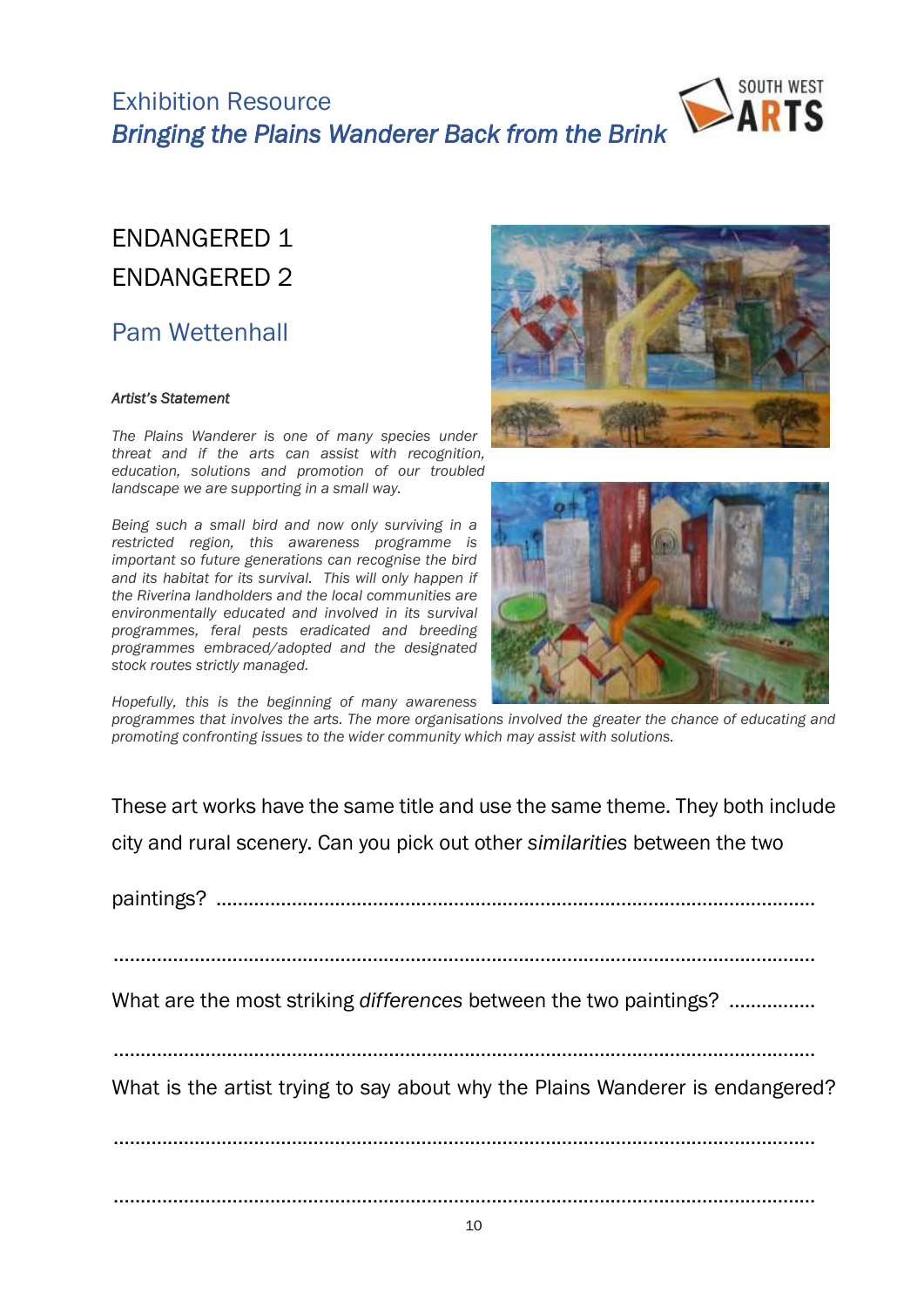



# PLAINS WANDERER – SURVIVING PADDOCK

# Josephine Duffy

#### *Artist's Statement*



*to exist.*

*My contribution is a series of printed imagery (intaglio and relief) and works on paper, compiled within a concertina book format. I chose this art format in order to map the trajectory of the movements of Plains-Wanderer birds as a form of tracery line. From my initial research I have noted the seemingly haphazard nature of its 'tracks' across the landscape. Indeed, it does 'wander'. I particularly wanted to incorporate the tracery lines which indicated the necessary wandering range needed* 

*I* have explored the notion of the birds<sup>*'*</sup> wandering patterns across its unique grass lands on country that is now *marginalised. I have made link to colonisation within this narrative as well, in regard to the movement of farm machinery and people 'working' the land. Moreover, I seek to map the nature of the movement of the species as it physically wanders across the plains - as well as the 'movement' of its status to 'critically endangered'. I have interwoven imagery of the movement of endemic grasses on the landscape, and the nature of changing weather.* 

This is a very multi-layered work. The artist says that the pages in her book are 'intaglio and relief'. Intaglio printing is where lines are etched (dug) into a hard surface and the paint or ink lies in the grooves and is transferred to the paper underneath. 'Relief' is where the paper (or material) is laid on top of the etched surface and the paint or ink only transfers from the raised surface. In that sense 'intaglio' and 'relief' are opposites.

This book is structured with one half 'intaglio' and the other half 'relief'. This means that the middle two pages are related but opposites in some way, as are the next two pages moving outwards, and the next two, and so on. The way the pages are related is sometimes easy to see and sometimes quite obscure. Look at the pages with a fox on them and try and work out the relationship; or the green pastures and try to find its opposite.

On the other side of the concertina, is lettering. Read what is written from one end and note the word and its colouring. Then read from the opposite end, again noting the word and its colour. What can you read? Can you work out the relationship between these two words and their colours?

This artist is a printmaker and creates Artists' Books. Her 'book' is made of a lot of different materials – look at the card next to the artwork. Why do you think this work is 'Art'?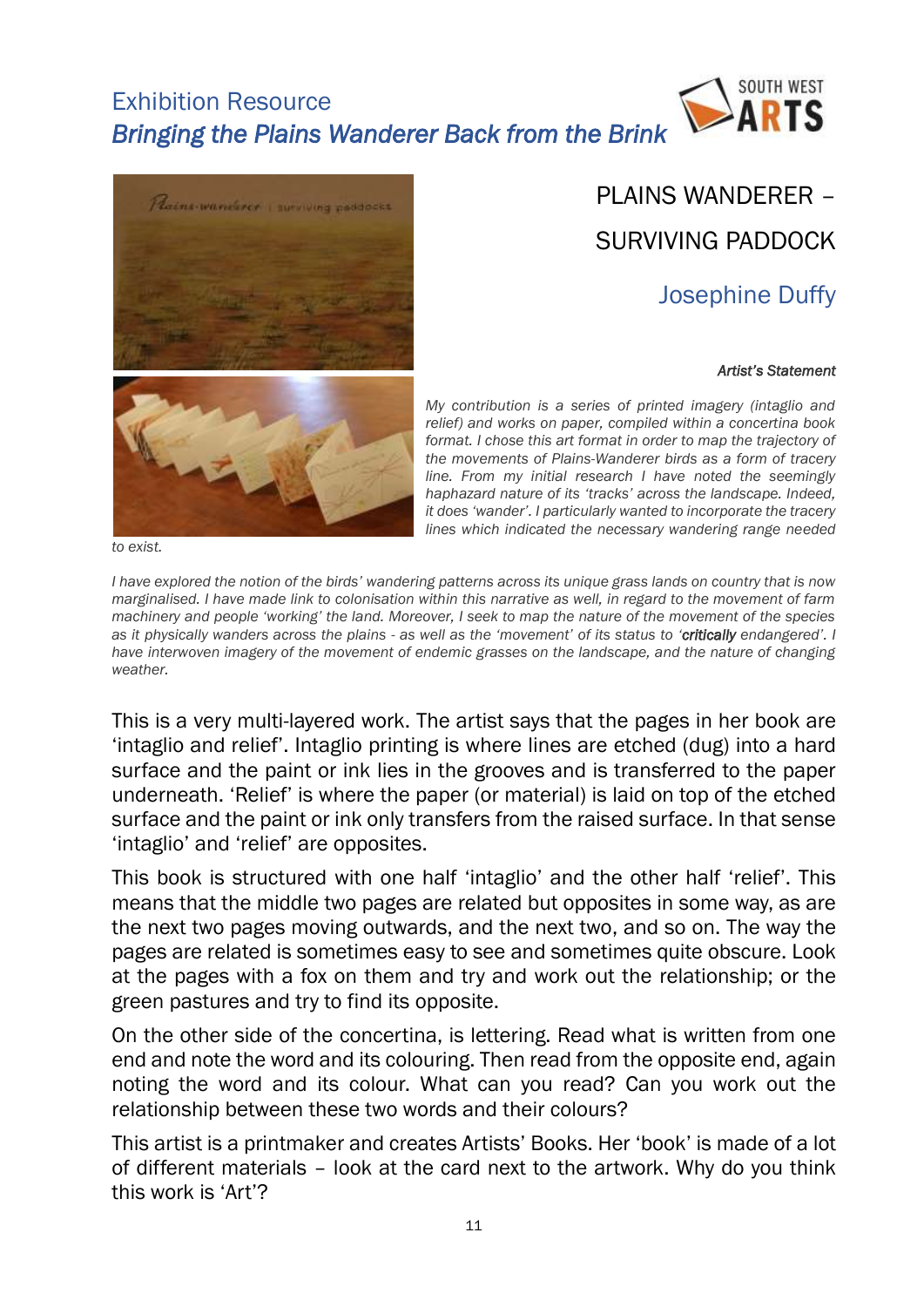



### THE WANDERER

# Robyn Davis

#### *Artist's Statement*

*The Plains-wanderer is a tiny, unique ground-dwelling bird. She is a very special little girl, this one, under 15cm tall, living in the sparse native grasslands of the dry Riverina country. She can breed in her first year, laying between 2-5 eggs which hatch in 23 days. Her mate will hatch the eggs and rear the chicks while she busies herself, finding another male to mate with.* 

*The Plains-wanderer is 'in a great state of decline which is likely to lead to extinction as the native grasslands are cultivated and farmed'. I have chosen to paint a female Plains-wanderer for her colour and have used metallic paints of gold, silver, and bronze to represent the special value of these rare little treasures.* 

What makes this painting different from the other works in this exhibition?

..................................................................................................................................

Describe some of the different techniques the artist has used in the background.

..................................................................................................................................

..................................................................................................................................

Do you think there is a meaning behind the wavy patterned line and multiple circles painted around the bird? Can you imagine what the artist might be saying? .....................................................................................................................

..................................................................................................................................

This artist is an ordained minister in a church. In her artworks she always paints something which symbolises her Christian faith. Can you find it in this work?